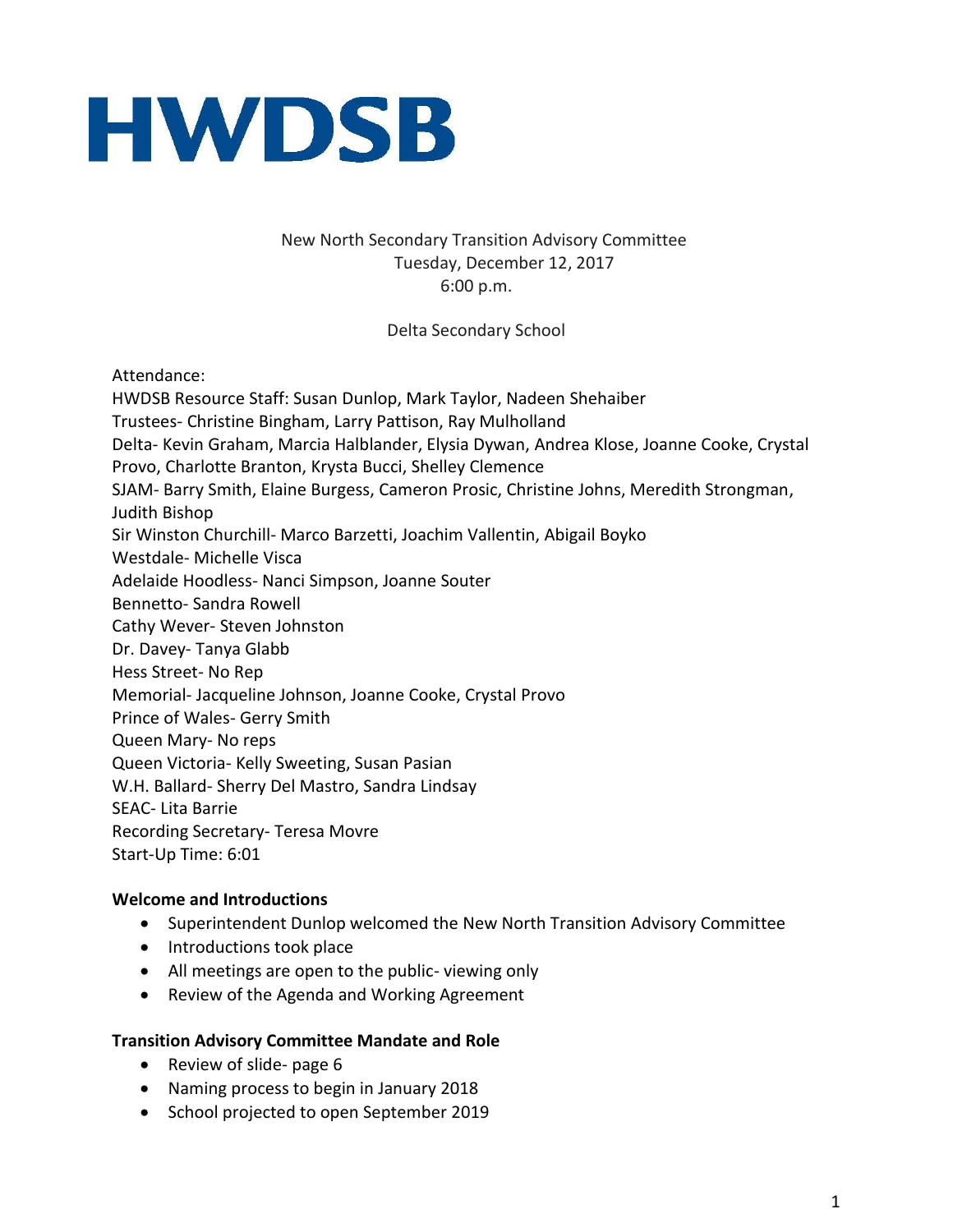### **Facilities Update**

- Review of slides -pages 7-12
- Review of two blue print drawings of new build- electronic version to be emailed to schools tomorrow
- School site is located at the corner of Melrose Avenue and King Street
- Concept plan has been in the works for over 4 years
- South Pan Am Precinct- City is building a recreation centre next to the existing Jimmy Thompson Pool. Bring together partnerships between the HWDSB and the City of Hamilton. In between the two spaces a green space will be developed and owned by the City of Hamilton.
- No onsite parking lot- Parking will be at the old Parkview site
- Bus drop off is along Melrose Avenue
- Some highlights include- Approximately 167,00 sq. ft., 3 stories, 36 classrooms, triple gym, 5 change rooms, cafetorium, Learning Commons, Food and Nutrition Program, Visual Arts, open classrooms, Computer Engineering, Fitness room, Science Labs, Collaborative Learning spaces, Tech Wing, Hospitality and Tourism, Music, Visual Arts, Health and Wellness, Media Arts Labs
- Modern and airy feel in the school
- Projected opening in September 2019
- 90% completed underground work
- Masonry work is underway
- Tambro Construction- Guelph

### **Questions and Answers**

- 1. How are the washrooms and change rooms being assigned keeping in mind gender inclusion? There has been much discussion about the need for universal and barrier free accommodations. There will be a universal washroom and change room available to students.
- 2. Where is the elevator located? Centrally located
- 3. Is there any outdoor athletic space for football, soccer, or field hockey? There is outdoor space but specifically for a football field. There is not enough space for a standalone football field. Athletic practices etc. may take place at Tim Horton's Field. In addition the Dominion Glass Field will be refurbished by the City for student use.
- 4. Is there any space set aside for the Walk-in Closet and Prom Project? The Community room is located on the ground floor. Extra storage space has not yet been worked out. It is possible the Prom Project may have to be housed at a different site.
- 5. Are there plans to have space for the many community agencies currently working out of the Delta and SJAM? Yes, there will be space for our community partners. Still working through details. Funding for the Nurse Practitioner is still being looked at.
- 6. Please describe what an open classroom looks like? Double classroom- operates and counts as two classrooms- outside walls – no inside walls. The intent is for integrated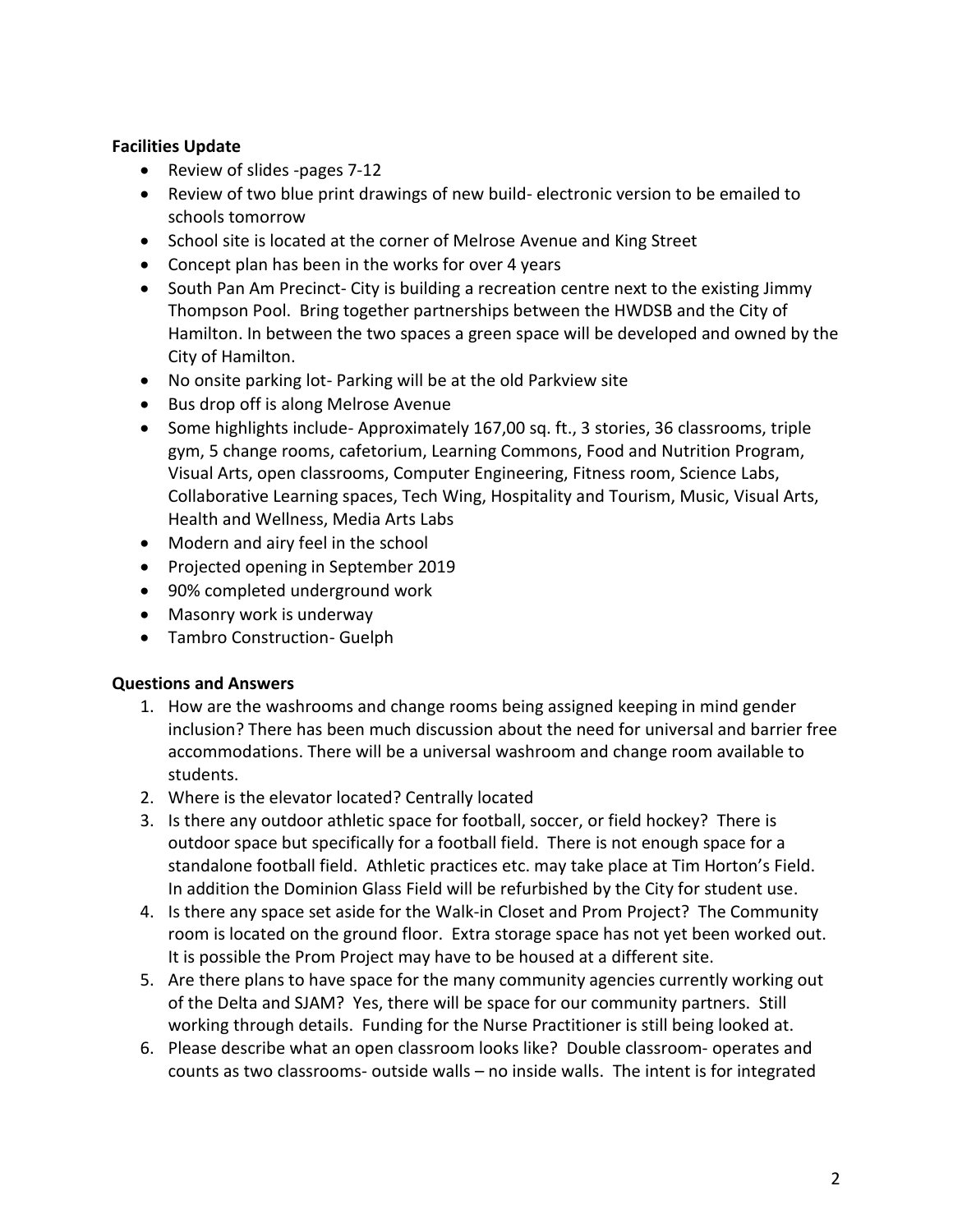learning. Six months of very extensive consultation with teachers and members of the Program Team on these plans.

- 7. Visual Arts has been a very important part of SJAM. Will the new site provide the same amount of space square footage that SJAM currently has? There are currently 5 studios at SJAM. There are not 5 studios at the new site. We have funding for and are meeting the Ministry benchmarks for Arts.
- 8. Reducing 5 art studios being reduced to 1. Does this mean the end of this special program? Was there a conscious decision to undermine the program? Absolutely not, there has been no conscious decision to undermine the program. HWDSB is committed to the Arts and Arts education and we will ensure there is a strong and vibrant Arts program at the New North Secondary School.
- 9. Is there a Digital Media Lab? Yes.
- 10. What types of accessibility features will be designed in the new school? What does the Open classrooms- students with exceptionalities acoustic challenges? Build according to the Code and Accessible Standards. Required to be barrier free, worked at length with the Leadership and Learning Team. Special Education rooms will be designed with sound sensitivity.
- 11. Is the intention to have the double classroom rotating or to have two teachers teaching two different subjects at the same time? The idea is not to have two teachers competing for student attention, but to use this space in a creative and innovative way to maximize student learning. Once the school team is in place and the timetable has been set the School Admin Team will make those decisions taking into consideration at the floor plan.
- 12. Is there a wall between the double classrooms? No.
- 13. Is the Cosmetology Program offer at the New North? If not will students be provided transportation? No. The Cosmetology Program will not be offered at the New North. Students will be able to take the program- but not at the new site.
- 14. Is there space for the Parent and Child Program that currently runs out of SJAM? Yes. Specific storage for babies and strollers to accommodate this program.
- 15. Is this located near the Guidance and Resource rooms? Yes, same floor- same wing.
- 16. Where is Green Industries located? 2<sup>nd</sup> floor
- 17. Is there is a kitchen that is accessible to community program? Yes.
- 18. Is there plans for the Day Treatment Programs? Unfortunately, it is a programming question so there no answer at this time.
- 19. Will the Nya weh Program move to the New North? Will they have access to a kitchen? Yes.
- 20. Can the outdoor space be used by students for soccer, track end other athletics? How large is the outdoor space? Yes- approx. 150, 000 square ft.
- 21. Triple gym- 3 separate gyms with curtain dividers not walls. Funded for curtains not walls.
- 22. Will the Community Room be shared by the numerous programs? Will review during the transition work. Look at spaces available in the school. The Community Room can be used by more than one group at one time but logistics will need to be looked at.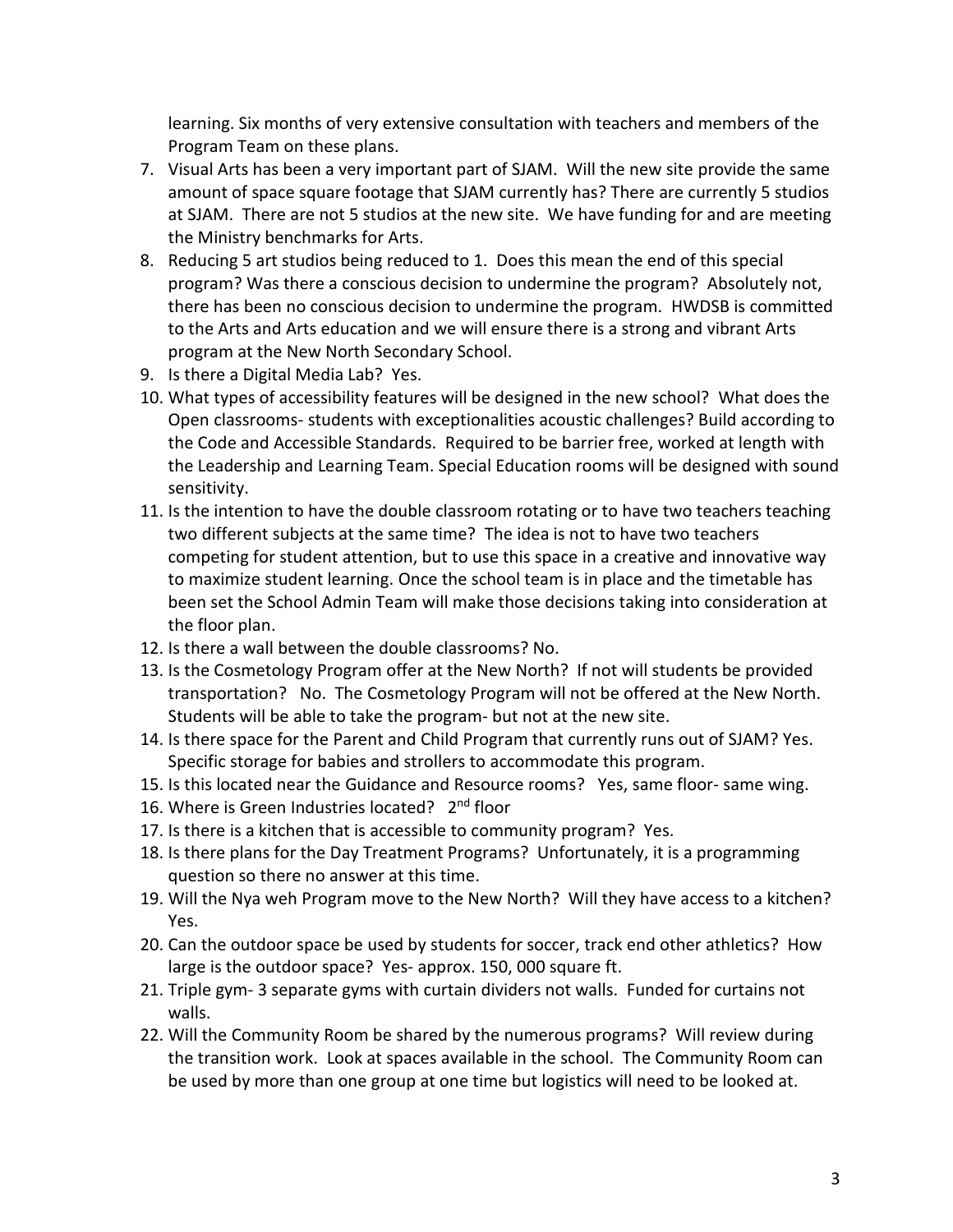23. How many Computer Labs? 3 labs. Computer Engineering Program and two Media Arts Labs.

# **Background**

- Reviewed slides- pages 13-18
- June 2013 HWDSB Secondary Program Strategy approved by Trustees
- Spring 2017- Construction begins
- Sept 2017- Construction continues, internal transitions begin
- Dec 2017- Transition Advisory Committee reconvenes
- Kevin Graham and Barry Smith update the Committee- Staff- currently providing professional development of staff at both sites so they have common language, experiences etc. Students- discussions about opportunities that permit students to come together. Student Senators sit side by side. Getting a chance to get to know each other.
- Main changes in boundaries are- As of September 2019 Bennetto and Hess will feed into Westdale, Queen Mary will feed into Sir Winston Churchill. Looking at feasibility of current Grade 8s going to their new schools. Minimizing the transitions as much as possible.
- Enrollment projections calculated using historical treads
- Accommodation and Planning can be invited to a meeting to discuss further
- Transportation is provided for Tier 3 programs
- Some of the changes include- ESL and ALPHA programs at Westdale, Cosmetology Program at Sir Winston Churchill, and NYAWEH at New North and Sir Winston Churchill

# **Additional Questions and Answers**

- 24. Is there a proposed boundary review to look at the old Robert Land area? There are no plans at the current time for a boundary review. Trustee Pattison confirmed the Board of Trustees are discussing boundary review possibilities.
- 25. Has there been any Capital Investments for any of the feeder schools to prepare them for the increase in enrolment? Sir Winston Churchill – Current and expected updates include- Learning Commons and Science Labs, Auditorium, Football field, gym. Westdale- Current and expected updates included- Learning Commons, Science Labs, Football field
- 26. Will there be gender inclusive washrooms and change rooms at the New North? Yes. There will be a universal and barrier free washroom and change room.
- 27. Sir Winston Churchill's enrolment be under 1000. Is it possible to review boundaries to balance enrolment? Yes it's possible- but not planned yet. A Boundary review can be triggered by the Board of Trustees.
- 28. How many ESL, ELL and ALPHA students are expected at each school? Sue Dunlop will ask for these numbers. This will impact programing
- 29. Why is the Nya weh Program not offered at Westdale? We can look to determine if there is a need at Westdale. The information was taken from the 2013 Secondary Program Strategy.